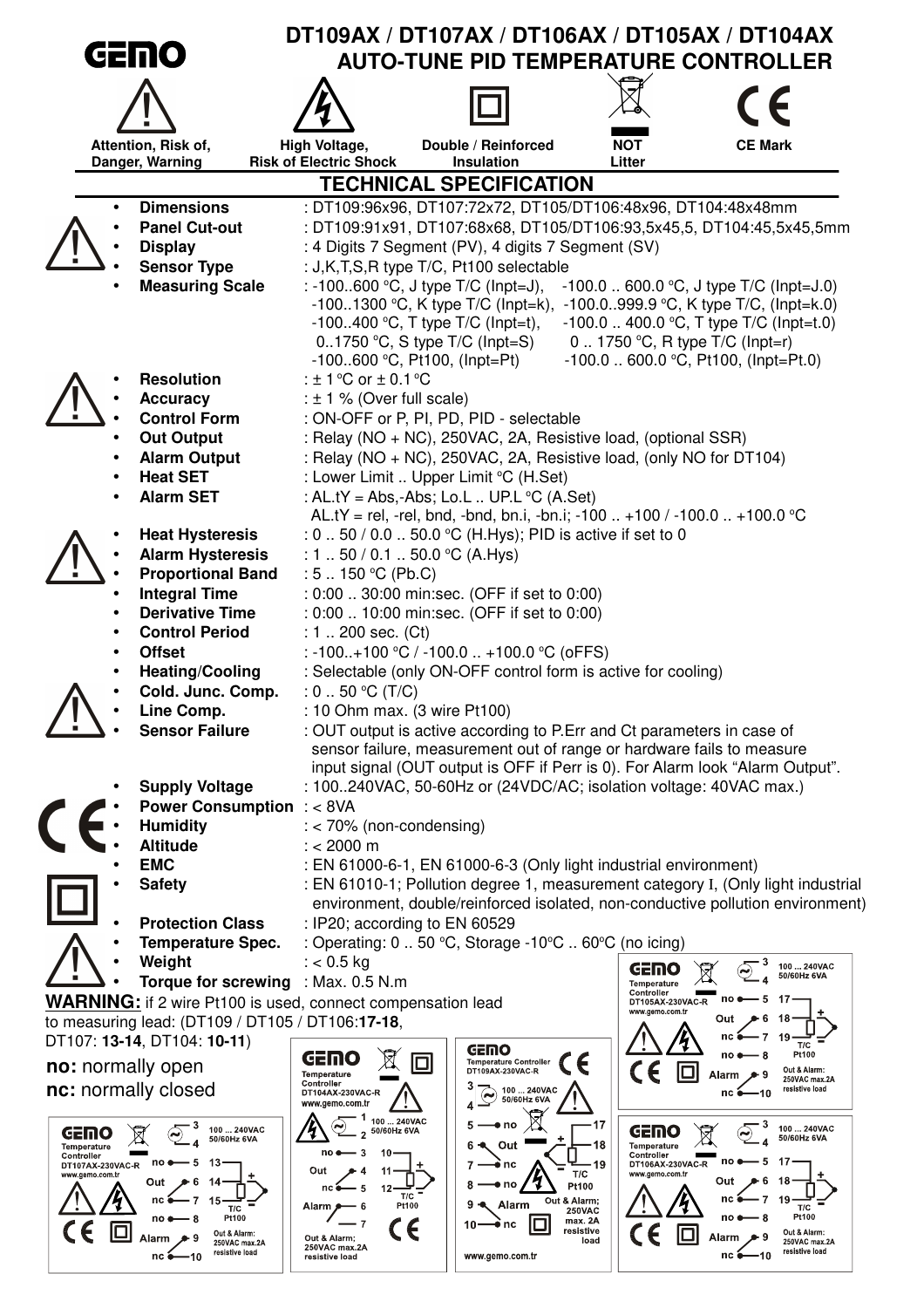

## **INSTALLATION, USE and WARNINGS**



- This device and its packing is NOT litter and may NOT be disposed of with domestic waste. Please return this device and its packing to an appropriate recycling point at the end of its service life.
- Please read this user manual carefully and completely before installation and use. Please take into consideration all warnings mentioned in this manual.
- **DT109AX,DT107AX,DT106AX,DT105AX,DT104AX** are suitable only for permanent panel type mounting.
- Installation and use of this device must be done by qualified, authorized and trained technical personnel only. Inspect device carefully before installation. Do not install and use broken and defective devices.
- Do not disassemble device. Do not make any repair on any part of the device. There is no accessible part
- inside the device. Please contact to manufacturer for broken and defective devices.
- Do not use device in environments subject to flammable, explosive and corrosive gases and/or substances. This device is designed for applications only in light industrial environments. This device is not suitable for medical and residential use. This device is not suitable for use related with human health and safety. This device is not suitable for automotive, military and marine use.
- Do not allow children and unauthorized people to use this device.
- Before installation and any technical work, disconnect the power supply and mains connections.
- Check the power supply voltage level before power on, and make sure voltage level is in specified limits. Check quality of neutral line. Improper neutral line may give permanent damage to the device.
- Connect an external power switch and an external fuse (1A, 250VAC) to the power supply line that are easily accessible for rapid intervention. Connect an external fuse (2A, 250VAC) for each relay output separately.
- Use appropriate cables for power supply and mains connections. Apply safety regulations during installation.
- Install the device in a well ventilated place. Install the device permanently into a proper panel cut-out. Fix the device with two fasteners supplied with the device. Only front panel must be accessible after installation is completed.
- Do not operate the device other then the environmental conditions given in Technical Specification.
- Do not operate the device in environments that may cause conductive pollution.
- Take precautions against negative environmental conditions like humidity, vibration, pollution and high/low temperature during installation.
- Use correct compensation cables for T/C sensors. Connect T/C cable directly to the device connectors.
- Keep device, signal cables and communication cables away from circuit breakers, power cables and devices/cables emitting electrical noise. Use shielded and twisted signal and communication cables and connect shield to earth ground on device side. Keep length of signal and communication cables less than 3m.
- In your applications, always use separate and independent mechanical and/or electromechanical devices/apparatus to support **DT109AX,DT107AX,DT106AX,DT105AX,DT104AX** to handle emergency cases.
- Use insulated cable end-sleeves at the end of cables screwed to the device connector terminals.
- Maximum torque for screwing; 0.5 N.m.
	- Please check www.gemo.com.tr for latest device and documentation updates regularly. All updates and all information are subject to change without notice.

### **GENERAL SPECIFICATION**

- This device is designed for basic temperature control applications only in light industrial environments.
- PID temperature controller with OUT and ALARM outputs
- Auto-tuning for PID parameters
- Sensor type: T/C (J,K,T,S,R), Pt100, selectable, multi-input
- Selectable control type: P, PI, PD, PID or ON-OFF
- Ramp mode during power on
- "Anti-windup" in PID and PI mode
- Upper and Lower limit for SET and ALARM settings
- Selectable relative, absolute, band or "sensor failure" alarm modes
- ON-delay for OUT in cooling mode
- Displays SET and PROCESS values
- Cold-junction compensation for T/C
- Line compensation for Pt100
- Excellent linearity with  $O C/MV$  and  $O C/O$ hm look-up tables
- Input "Offset" feature
- Password protection
- **High accuracy**
- EEPROM memory to store settings
- Optional SSR output
- Easy connection with plug-in connectors

Gürbüzoğlu Elektronik San. ve Tic. Ltd. Şti.<br>Camlıtepe Cad. No:297 / 3-4 Siteler, Ankara, Türkiye entiklerinin ve altına ve altı sonucu e-posta: info@gemo.com.tr Camlıtepe Cad. No:297 / 3-4 Siteler, Ankara, Türkiye Tel: +90-312-3503900, Fax: +90-312-3511117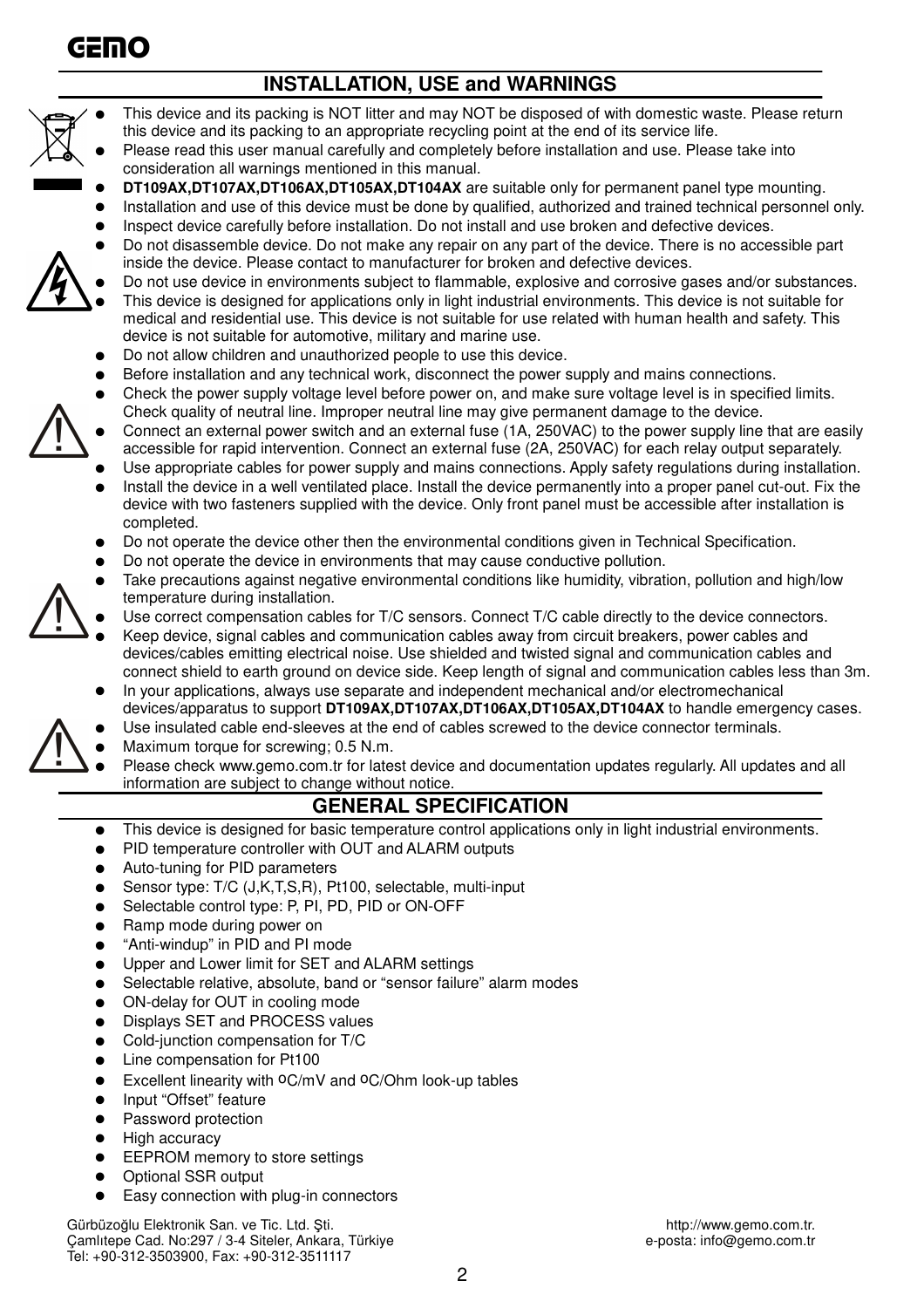#### **PROGRAMMING PARAMETERS**



**(1) When sensor type is changed, Up.L, Lo.L, H.Set, A.Set, H.hys, Error Messages: A.hys, r.Alr, b.Alr, oFFs may be set to a new value automatically, Fail:** Sensor failure or sensor selection wrong<br> **A.hys, r.Alr, b.Alr, oFFs may be set to a new value automatically, Face Sensor Failure or sensor selecti** according to the selected sensor.

**(2) ON-OFF control is the only option for Cooling function E.CAL:** Hardware failure **(3) If sensor type is selected as Pt.0, J.0, K.0 or t.0. E.EPr:** Memory failure

Gürbüzoğlu Elektronik San. ve Tic. Ltd. Şti. http://www.gemo.com.tr. http://www.gemo.com.tr. http://www.gemo.com.tr<br>Camlitepe Cad. No:297 / 3-4 Siteler, Ankara, Türkiye betalerinin betalerinin e-posta: info@gemo.com.tr Camlıtepe Cad. No:297 / 3-4 Siteler, Ankara, Türkiye

Tel: +90-312-3503900, Fax: +90-312-3511117